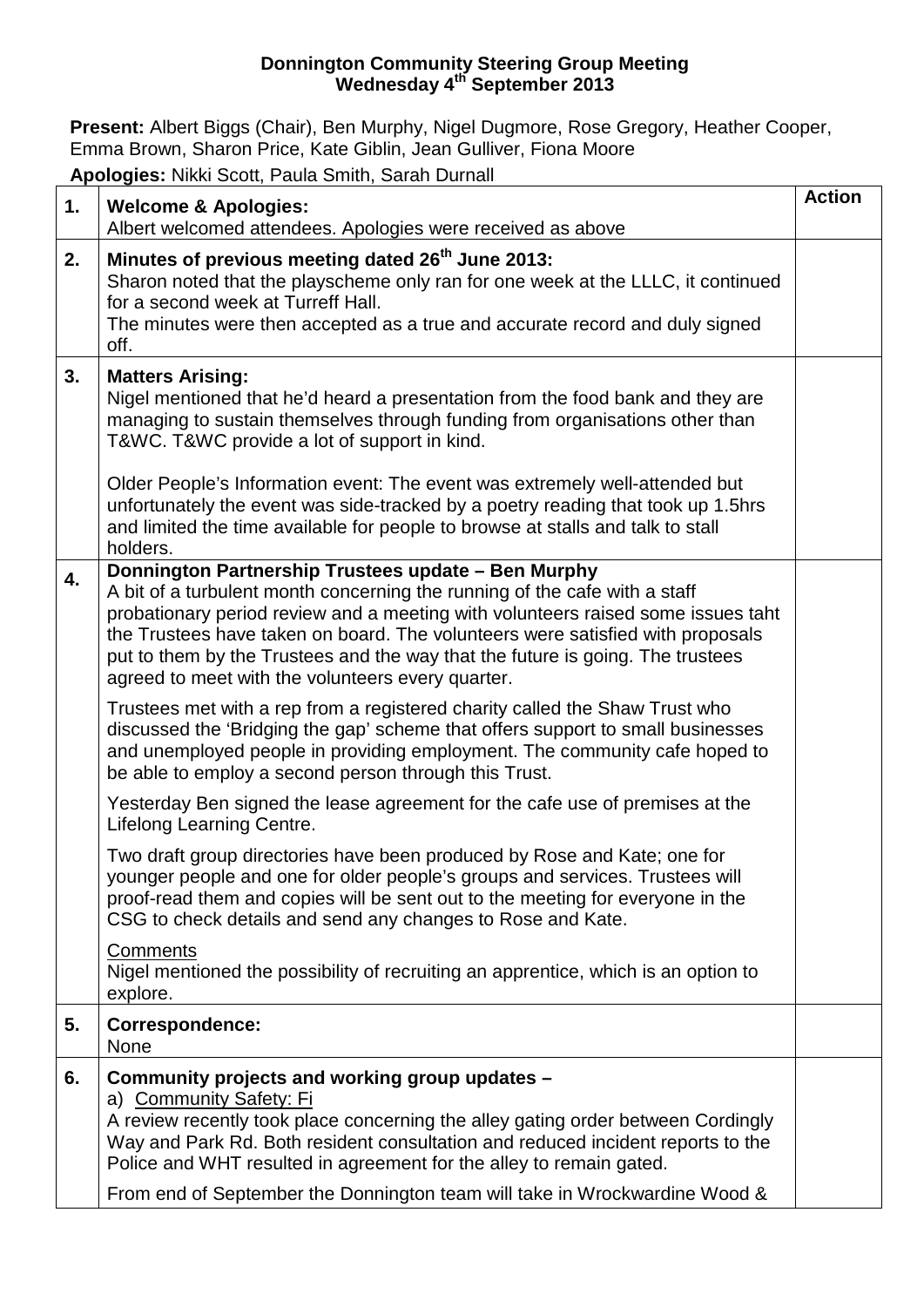| Trench as well and have two extra CSO's                                                                                                                                                                                                                                                                                                                                                                                                                                                                        |
|----------------------------------------------------------------------------------------------------------------------------------------------------------------------------------------------------------------------------------------------------------------------------------------------------------------------------------------------------------------------------------------------------------------------------------------------------------------------------------------------------------------|
| The abandoned development at church Walk now has 24 security in place.                                                                                                                                                                                                                                                                                                                                                                                                                                         |
| b) C&YP : Emma<br>New football and rounders activities that CSO Amanda had been working hard<br>to get was starting on Friday $6th$ Sept for 6.30-7.30 for 10-16yr olds.                                                                                                                                                                                                                                                                                                                                       |
| Tues & Thurs senior sessions previously at the Scout Building have now<br>ceased. Emma has secured an evening at the Methodist church on a Monday<br>night straight after the Junior club. A second evening's venue is still to be<br>identified, so at the moment Tuesday night's session will be outreach. This<br>should be beneficial by youth workers making contact with new young people.                                                                                                               |
| Over the summer the youth workers ran outreach sessions                                                                                                                                                                                                                                                                                                                                                                                                                                                        |
| Emma is keen to contact Primary and Junior schools in the area to advise yr 6<br>students about the Junior youth club and services offered by the youth &<br>community service.                                                                                                                                                                                                                                                                                                                                |
| <b>Current provision:</b><br>Mondays<br>Health drop-in at Sutherland School<br>Junior youth club 17.15 - 18.45<br>Senior youth club $19.00 - 21.00$                                                                                                                                                                                                                                                                                                                                                            |
| <b>Tuesdays</b><br>Outreach on Tuesdays 19.30 - 21.30                                                                                                                                                                                                                                                                                                                                                                                                                                                          |
| Wednesdays<br>Open mixed youth drop-in 17.45 - 19.45                                                                                                                                                                                                                                                                                                                                                                                                                                                           |
| Fridays<br>Football and Rounders on Broadoaks 18.30 - 19.30                                                                                                                                                                                                                                                                                                                                                                                                                                                    |
| c) Young Families; Jean<br>The toy library and baby clinic have been running at the LLLC and their return<br>to the newly developed medical centre has been delayed until October<br>because asbestos was uncovered in the old building.                                                                                                                                                                                                                                                                       |
| d) Community cafe: Rose<br>Most volunteers stopped over the summer, which worked out due to a lighter<br>business with many of the meal delivery service recipients going on trips.<br>The cafe hopes for extra business from the builders at the St Matthews rd housing<br>development, which starts week commencing 16 <sup>th</sup> Sept.                                                                                                                                                                   |
| e) Older people's project: Rose & Jean<br>Another date has been set for an Older People's Forum information and advice<br>drop-in for January 2014.<br>f) Lifelong Learning Centre, Sharon<br>Courses start back w/b 16 <sup>th</sup> September. A drop-in event has been arranged for<br>public to view the plans and layout of the new St Matthews Rd development -<br>Monday 9 <sup>th</sup> Sept between 4.30pm-7.30pm<br>The whole centre being re-decorated including a new carpet in the training room. |
| <b>Community Engagement meetings (CEM)</b><br>Sept $19th$ = Donnington Medical Centre will be the guest speaker<br>Dec $12^{th}$ = Reviive Furniture will be the guest speaker                                                                                                                                                                                                                                                                                                                                 |